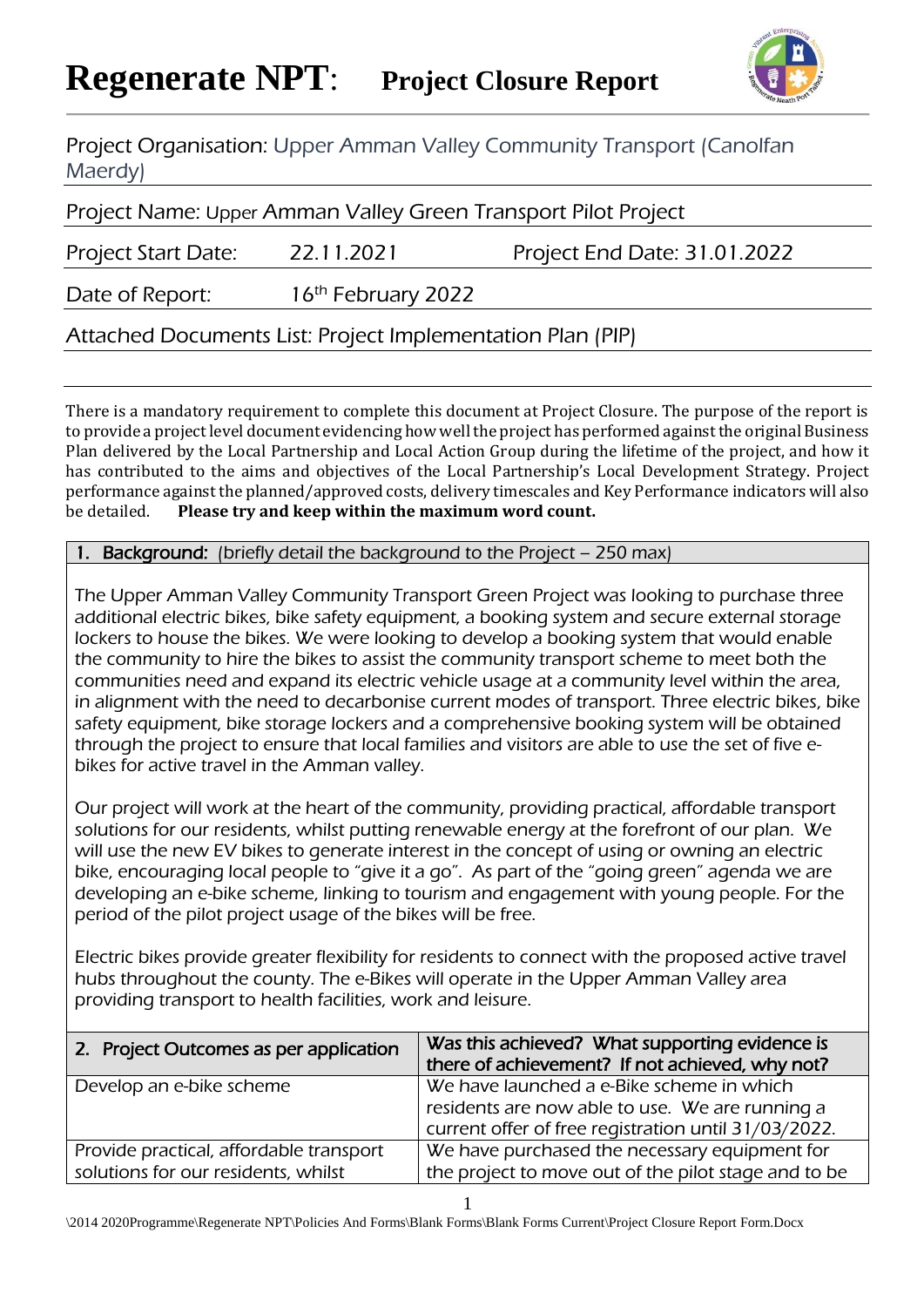| putting renewable energy at the                                                         | launched into a full project. From the 1 <sup>st</sup> April we                                |  |
|-----------------------------------------------------------------------------------------|------------------------------------------------------------------------------------------------|--|
| forefront of our plans.                                                                 | will be charging users an affordable fee to hire the                                           |  |
|                                                                                         | bikes.                                                                                         |  |
| Place the orders for and purchase the e-                                                | Yes orders were placed for the e-Bikes, Cycle Lockers                                          |  |
| bikes, Cycle Lockers and Bike Safety                                                    | and Bike Safety equipment. Supporting evidence -                                               |  |
| equipment.                                                                              | Invoices.                                                                                      |  |
| Place the order and start the                                                           | Yes the order for the booking system was placed -                                              |  |
| development of the booking system.                                                      | Supporting evidence - Invoice.                                                                 |  |
| Booking system to go live by 7th                                                        | Booking system is live and ongoing work to                                                     |  |
| January 2022.                                                                           | transfer/input user data.                                                                      |  |
| Launch events with a come and try the                                                   | Launch events were planned for all four areas.                                                 |  |
| bikes for the e-bike scheme to take place                                               | Events took place in Tairgwaith and GCG but due to                                             |  |
| in the four areas of Cwmgors, GCG,                                                      | staff contracting covid the events for Lower                                                   |  |
| Lower Brynamman and Tairgwaith.                                                         | Brynamman and Cwmgors had to be cancelled and                                                  |  |
|                                                                                         | have been rescheduled for Spring 2022.                                                         |  |
|                                                                                         | 3. Strategic Achievements: (outline what the project has achieved in terms of alignment with   |  |
|                                                                                         | LEADER Themes and Priorities and any contribution to national strategies - 300 max)            |  |
| Theme: $3$                                                                              | Priority: Accessible NPT & Green NPT                                                           |  |
|                                                                                         | The e-Bike scheme has now purchased all the equipment needed to provide an accessible          |  |
|                                                                                         | green low cost alternative mode of transport to supplement the community transport scheme.     |  |
|                                                                                         | The e-bike scheme is able to offer a basic vital service to low income users. To supplement to |  |
|                                                                                         | work of the pilot the Upper Amman Valley Community Transport scheme is also in line to         |  |
|                                                                                         | receive a share of funding from the recent Welsh Government announcement of 1.3 million        |  |
|                                                                                         | boost for community transport schemes. This additional funding will allow the community        |  |
| transport services in the Amman Valley to continue people with a carbon neutral form of |                                                                                                |  |
| transport in the valley.                                                                |                                                                                                |  |

4. With regards to your comments at application stage, how have you managed this project in terms of sustainability? (What plans have been put in place to maintain the project once it is completed? 400 words max)

During the Launch period (Jan – Mar 2022) we are offering a free one-year registration fee to any member of the public who completes a full registration form and hires the bikes once. From the 1<sup>st</sup> April 2022 we will be charging a registration fee of £60 a year, £30 per six months or £5 per month for regular users. On top of this there will also be rental/hire charges for the period of hire. Due to two launch events having to be cancelled due to covid we are planning to redo all 4 areas launch events in the spring of 2022 with a final opportunity of free registration. During the two events that took place we have received 16 registration forms from interested users who will be looking to book the e-bikes for leisure activities and aim to continue to promote the e-Bike scheme to increase to user registrations and bike hire going forward.

### 5. Project Beneficiaries:

The e-Bike scheme beneficiaries will be residents of Cwmgors, GCG, Lower Brynamman and Tairgwaith. The scheme will be open to all but will be focused on supporting younger people aged upto 24, the under employed, women and families with young children and older people.

#### 6. Cross Cutting Themes: If relevant, briefly describe how your project contributed to the following themes:

### Equal Opportunities:

The project supported women, disabled people, others from disadvantaged groups and young people by giving them an opportunity to come and try and register to use the e-Bikes. We t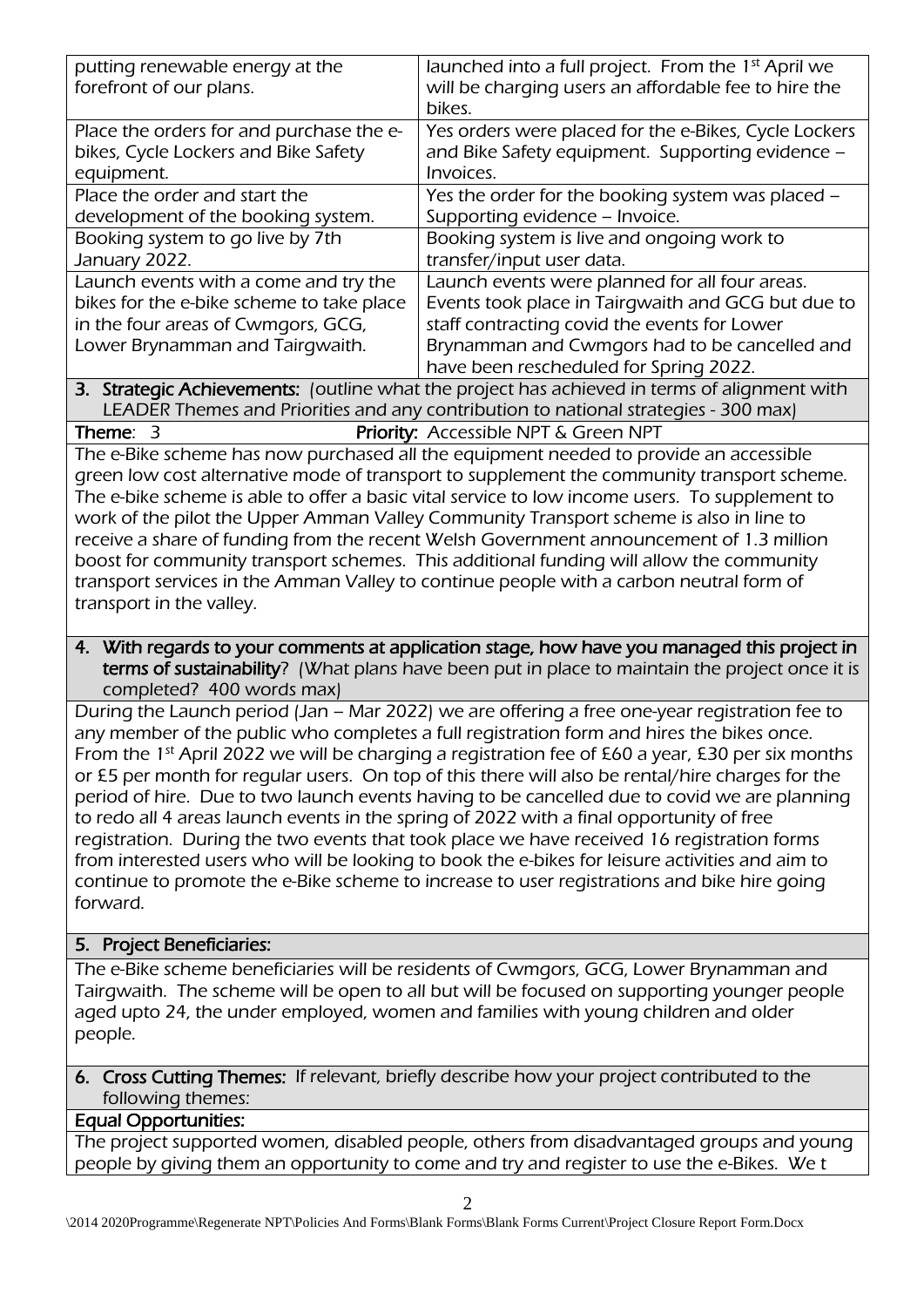provided child seats for the bikes to allow mothers to use the e-bikes with small children. All project publicity will be promoted in both the English and Welsh languages

## Sustainable Development including Economic, Environmental and Social

The project will play a key sustainable role in protecting the local environment through its focus on using electronic technologies (e-bikes), to assist both local and national targets for decarbonising transport and reducing air pollution for residents in the area. This approach will ensure that the local environment is not impacted by the harmful effects of diesel/petrol guzzling vehicles pumping out their noxious emissions. Safeguarding the Upper Amman as a high quality and attractive place for people to live and work in.

# Tackling Poverty and Social Exclusion

The provision of free e-bikes will enable residents, especially young people prohibited by the cost of cars to use these sustainable vehicles to access vital services. Opportunities to widen access to and participation in key services like attending job centre appointments, dentist/surgery appointments, job interviews and work, through the project is crucial to tackling poverty and exclusion in rural communities like the Upper Amman Valley.

#### 7. Conclusion Summary: Please provide a summary on the project's performance, identifying any key issues that need to be addressed:

### a) Summary

The project was able to meet all targets set for the project and had all four of the planned launch events taken place we would have exceeded these targets. The project has now purchased all equipment needed to continue the work of the pilot project by offering a low cost carbon neutral alternative transport option to local residents.

### b) Key Issues

The main issues of the project was getting suppliers to get quotes/invoices sent over in the timescales needed. Another issue was getting responses to collaborative working requests during raising covid numbers.

## c) What went well?

The two launch events that were able to take place were well attended given the -4 temperatures. The feedback regarding the specifications of the e-Bikes and the costs of hire were very positive. Across the two events 16 local residents completed registration forms ready to hire the e-Bikes. To be able to take the bikes out into community to show them what they can do led to a successful launch event.

## d) What didn't go well?

The raising covid numbers in the local area meant that the planned work around bike safety with local schools got cancelled. Along with staff and volunteers testing positive with covid meant that two of the four planned events also had to be cancelled. In hindsight had the project had a little more time we would have been able to complete these two planned areas of work.

## e) What could have been done differently?

Starting the project two months earlier.

|                                                                                | 8. TO BE COMPLETED BY LEAD BODY: |                                                  |                   |                                                                                         |  |  |
|--------------------------------------------------------------------------------|----------------------------------|--------------------------------------------------|-------------------|-----------------------------------------------------------------------------------------|--|--|
|                                                                                |                                  |                                                  |                   | Project Performance - Financial & Indicator Achievements: (detailed performance against |  |  |
|                                                                                |                                  |                                                  |                   | approved timescales and budget expectation, including reasons for all variances)        |  |  |
| a) Performance indicator achievement against targets approved: Final position: |                                  |                                                  |                   |                                                                                         |  |  |
| PI                                                                             | Approved                         | Total                                            | Justification for | How has achievement been                                                                |  |  |
| Reference                                                                      | Target                           | <b>Achieved</b><br>underachievement<br>evidenced |                   |                                                                                         |  |  |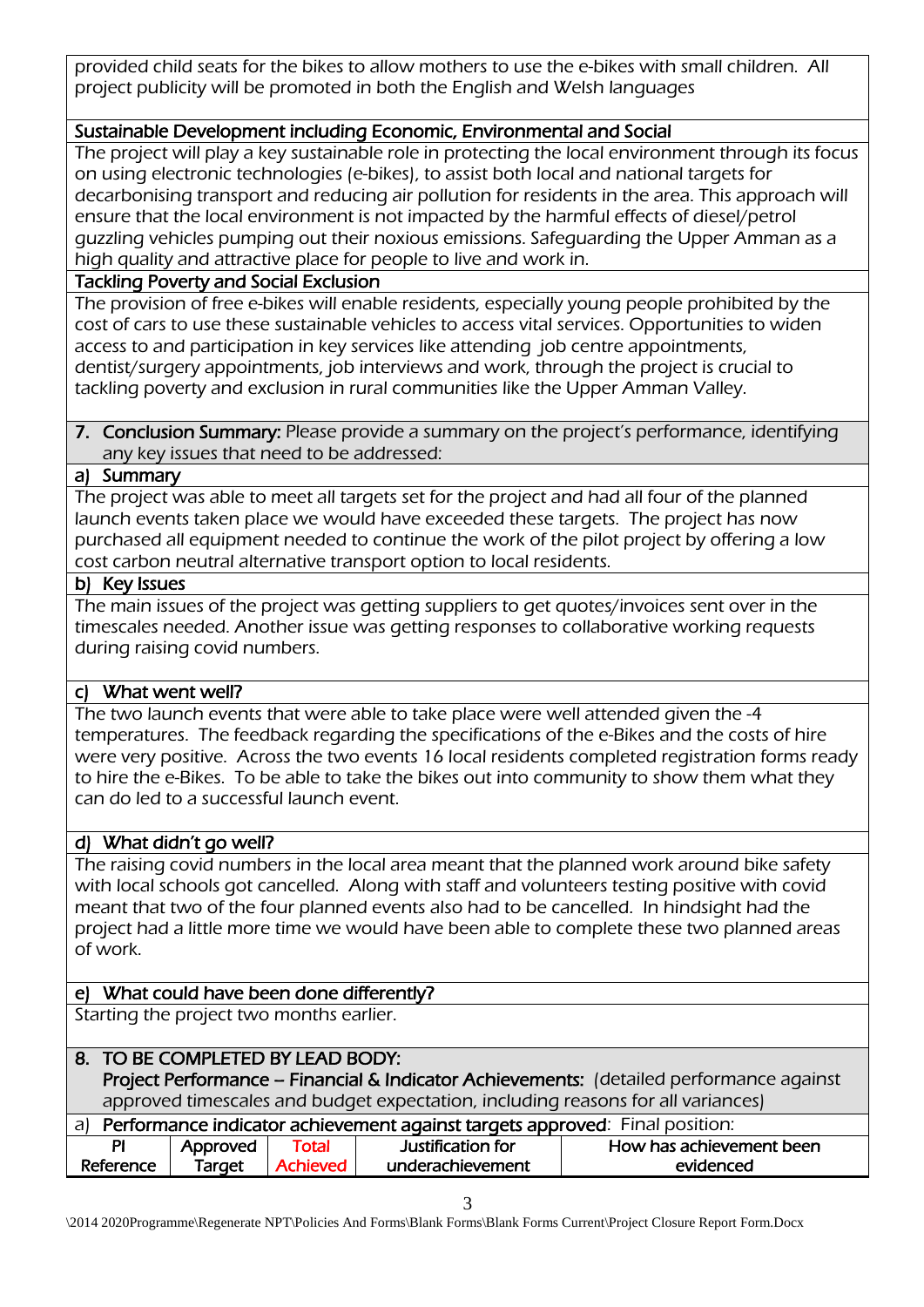| LD.CL.004 | Number of pilot activities       |                            |                                                                                                                                                                       |
|-----------|----------------------------------|----------------------------|-----------------------------------------------------------------------------------------------------------------------------------------------------------------------|
|           |                                  |                            | Attached                                                                                                                                                              |
| LD.CL.006 |                                  | raise awareness of the LDS | Number of Information dissemination actions/promotional and/or marketing activities to                                                                                |
|           | 10                               |                            | Social media postings.                                                                                                                                                |
| LD.CL.007 | Number of stakeholders engaged   |                            |                                                                                                                                                                       |
|           | 5                                | 11                         | Attendance sheets                                                                                                                                                     |
| LD.C.L008 | Number of Participants supported |                            |                                                                                                                                                                       |
|           | 10                               |                            | Attendance sheets                                                                                                                                                     |
| NPT01     |                                  |                            | Number of (geographical)communities engaged in the project                                                                                                            |
|           | 4                                |                            | Attendance sheets                                                                                                                                                     |
| NPT03     |                                  |                            | Number of children and young people engaged in the project                                                                                                            |
|           |                                  |                            | Attendance sheets                                                                                                                                                     |
| NPT04     |                                  |                            | Number of women engaged in the project                                                                                                                                |
|           | 5                                | 15                         | Attendance sheets                                                                                                                                                     |
| NPT05     |                                  |                            | Number of Welsh speakers engaged in the project                                                                                                                       |
|           | 2                                | 13                         | Attendance sheets                                                                                                                                                     |
| NPT06     |                                  |                            | Number of older people participating in the project                                                                                                                   |
|           |                                  |                            | Attendance sheets                                                                                                                                                     |
| NPT07     |                                  |                            | Number of individuals with disabilities participating in the project                                                                                                  |
|           |                                  |                            | Attendance sheets/Registration forms                                                                                                                                  |
| NPT09     |                                  |                            | Number of under-employed individuals participating in the project                                                                                                     |
|           | 2                                |                            | Attendance sheets/Registration forms                                                                                                                                  |
| b)        |                                  |                            | Pilot Activities/Projects: Outlining all of the stages and activities, including the timelines.<br>To promote externally and link to the Wales Rural Network Website. |
|           | Attached $X\square$              |                            | Not applicable for this project $\Box$                                                                                                                                |
| C)        |                                  |                            | Feasibility Studies: To promote externally and link to the Wales Rural Network Website.                                                                               |
|           | Attached $\Box$                  |                            | Not applicable for this project $\Box$                                                                                                                                |
|           |                                  |                            |                                                                                                                                                                       |
|           |                                  |                            | d) <b>Project Closure Einancial Position against original approved:</b> Ifollowing final claim)                                                                       |

| Project Closure Financial Position against original approved: (following final claim)<br>d) |         |                          |            |                                   |                           |
|---------------------------------------------------------------------------------------------|---------|--------------------------|------------|-----------------------------------|---------------------------|
|                                                                                             |         | <b>Original Approved</b> |            | <b>Adjusted Approved</b>          | <b>Final Closure Date</b> |
| <b>Timescales</b>                                                                           |         | From<br>To               |            |                                   | 31.01.2022                |
|                                                                                             |         | 22.11.2021               | 31.01.2022 |                                   |                           |
| <b>Summary of Financial Performance</b><br>e)                                               |         |                          |            |                                   |                           |
|                                                                                             |         | <b>Original Approved</b> |            | <b>Adjusted Approved</b>          | <b>Final Claim</b>        |
| <b>Total Project Costs</b>                                                                  |         | 23,986.40                |            | 24,436.40                         | 24,423.05                 |
| <b>RDP Funding</b>                                                                          |         | 19,189.12                |            | 19,549.12                         | 19,535.77                 |
| <b>Levered Funding</b>                                                                      |         | 4,797.28                 |            | 4,887.28                          | 4,887.28                  |
| Intervention                                                                                | % RDP   |                          | 80%        | 80%                               | 80%                       |
| Rates                                                                                       | % Match | 20%                      |            | 20%                               | 20%                       |
|                                                                                             |         | <b>Cost Heading</b>      |            | Justification for under/overspend |                           |
|                                                                                             |         |                          |            |                                   |                           |
| Under/overspend                                                                             |         |                          |            |                                   |                           |
|                                                                                             |         |                          |            |                                   |                           |

## 9. Handover contact details: For post project monitoring and evaluation activities, Welsh Government will require contact details of staff who may be able to provide assistance.

Name: Sacha Petrie Designation: Community Transport Coordinator